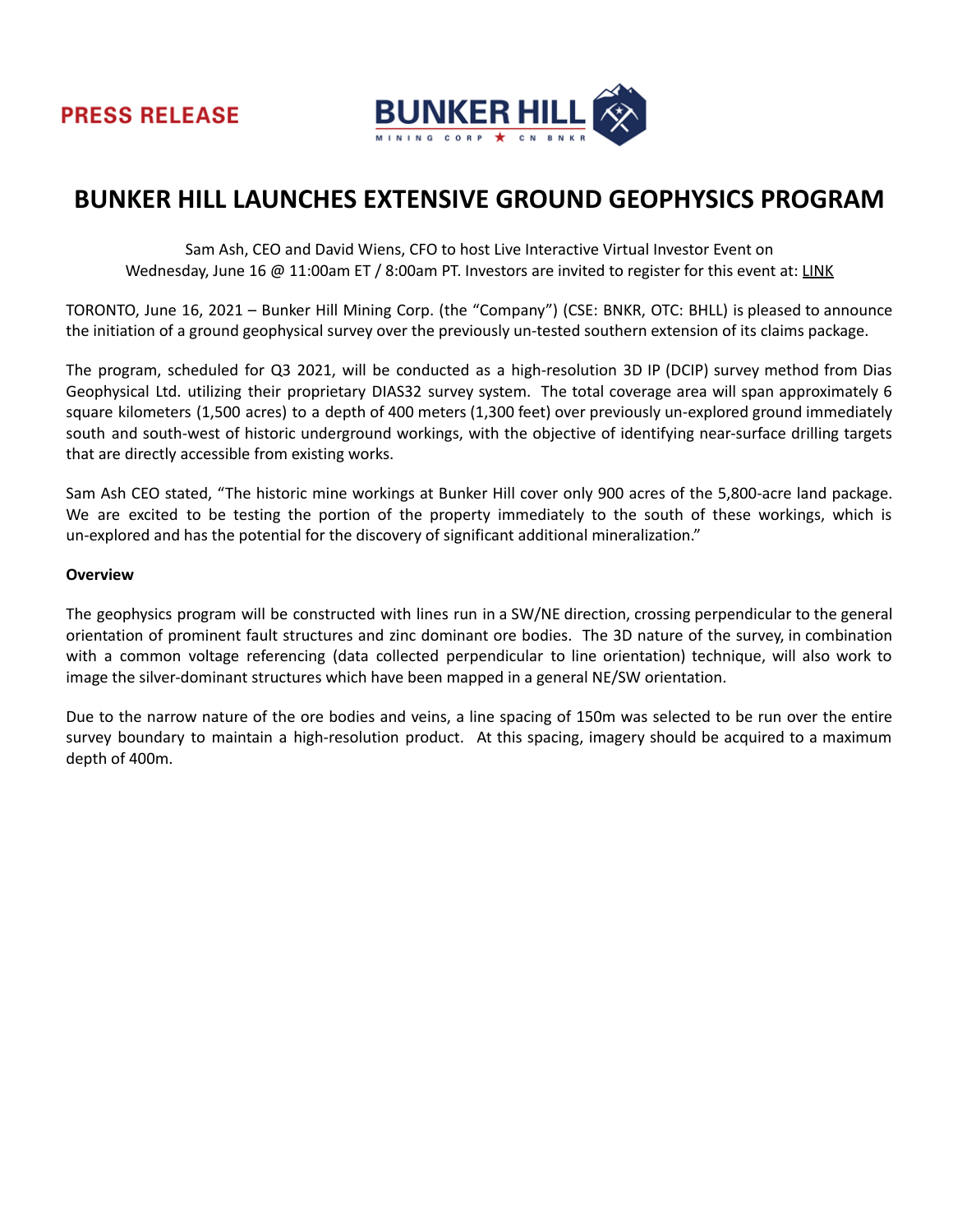Image 1: Map of planned 3D IP survey boundary and IP line orientation with relation to historic Bunker Hill mine **footprint and contiguous claims package**



Note: The towns of Kellogg and Wardner, ID are also shown, along with adjacent mines.

The structural patterns identified at the Bunker Hill mine from the site's extensive map collection show numerous large-offset faults that have worked to control historically mined structures. There is potential for the additional faults south of the current mined footprint to repeat mineralized sections displayed in the north.

As such, the program seeks to delineate extensions of known mineralized trends, as well as un-identified, adjacent structures just south of historic mine workings. Surface mapping indicates faulted wedges of both Revett and St. Regis quartzites over the survey area. Historically these units hosted the majority of production from the Bunker Hill and many other Silver Valley mines.

Line clearing and surveying are currently underway. The 3D IP survey will be done in conjunction with high-resolution surface lidar and imagery collection over the entirety of the survey boundary.

In addition to the geophysical program, Bunker Hill geologists work to continue the digitization of scanned geologic maps specifically targeting the vein systems worked at the lower portions of the mine. A total of 7 historic mining areas, have been identified as zones where production ceased due to mine closure and remain open at depth. New geologic and sample maps have been located allowing for the complete digitization of vein structure and placement of both channel and muck car samples to generate grade estimations for in-situ mineralization. An updated mine plan will work to extend development past currently planned depths, intersecting the down-dip vein extension to bring silver-lead dominant mineralization into projected mill feed.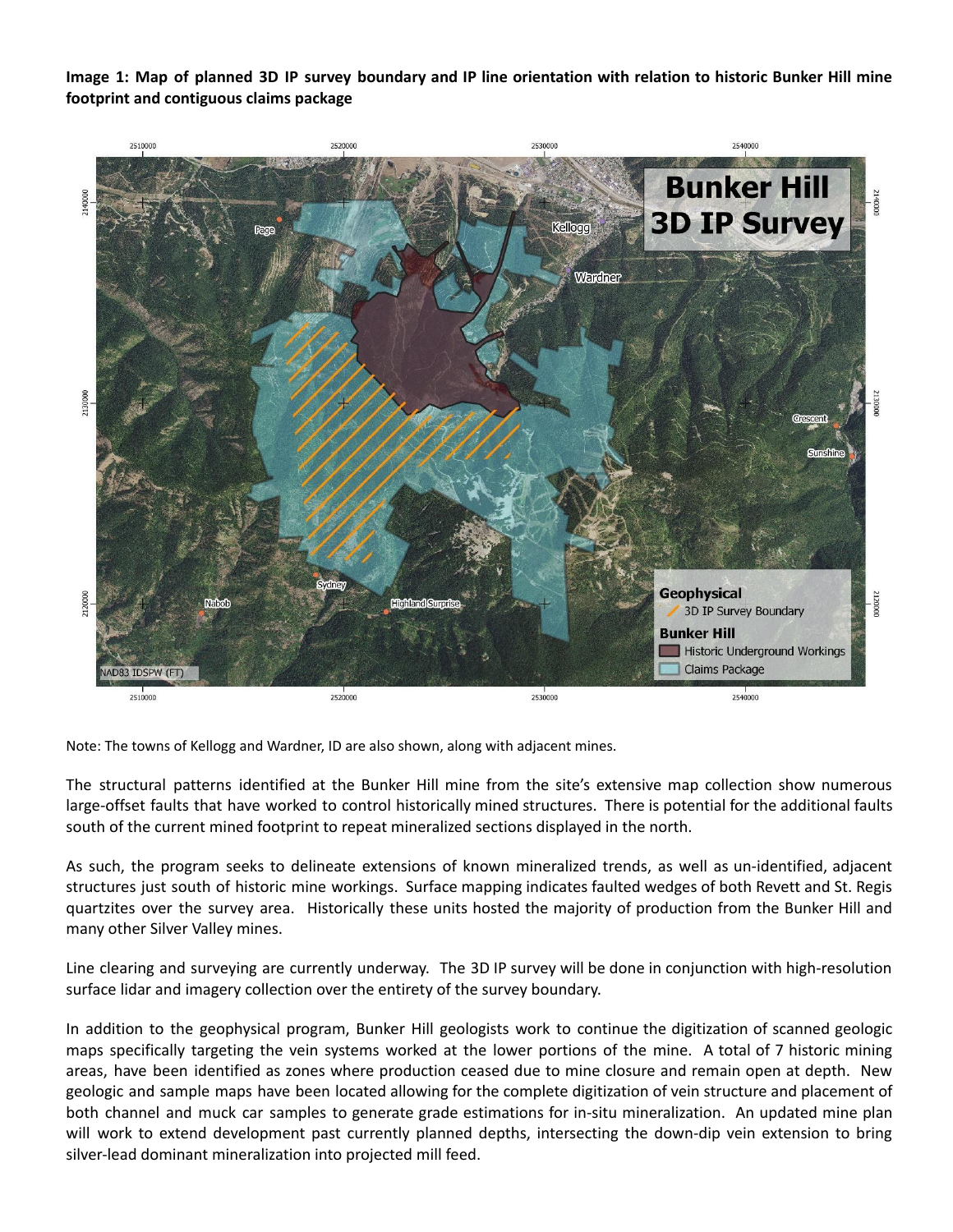## **Image 2: Idealized long section of historic Bunker Hill workings and estimated 2021 PEA resource boundary**



Note: Mining areas of focus for down-dip extensions are shown as either Zn mineralization or Pb-Ag mineralization. Gradient filled boxes are estimated orientations of down-dip mineralization extensions and do not reflect total depth or area of projected mineralization.

Bunker Hill remains one of the more shallowly developed mines in the Silver Valley and prospects of continued high-grade silver veins continuing below the bottom of current development are high. The zonation pattern of increased silver-lead ratio with depth displayed in adjacent Silver Valley mines is projected to be seen at Bunker Hill with continued down-dip development.

For additional information contact: ir[@bunkerhillmining.com](mailto:sa@bunkerhillmining.com)

## **Cautionary Statements**

Certain statements in this news release are forward-looking and involve a number of risks and uncertainties. Such forward-looking statements are within the meaning of that term in Section 27A of the Securities Act of 1933, as amended, and Section 21E of the Securities Exchange Act of 1934, as amended, as well as within the meaning of the *phrase 'forward-looking information' in the Canadian Securities Administrators' National Instrument 51-102 – Continuous Disclosure Obligations. Forward-looking statements are not comprised of historical facts. Forward-looking statements include estimates and statements that describe the Company's future plans, objectives or goals, including* words to the effect that the Company or management expects a stated condition or result to occur. Forward-looking statements may be identified by such terms as "believes", "anticipates", "expects", "estimates", "may", "could", "would", "will", or "plan". Since forward-looking statements are based on assumptions and address future events and conditions, by their very nature they involve inherent risks and uncertainties. Although these statements are based on information *currently available to the Company, the Company provides no assurance that actual results will meet management's*